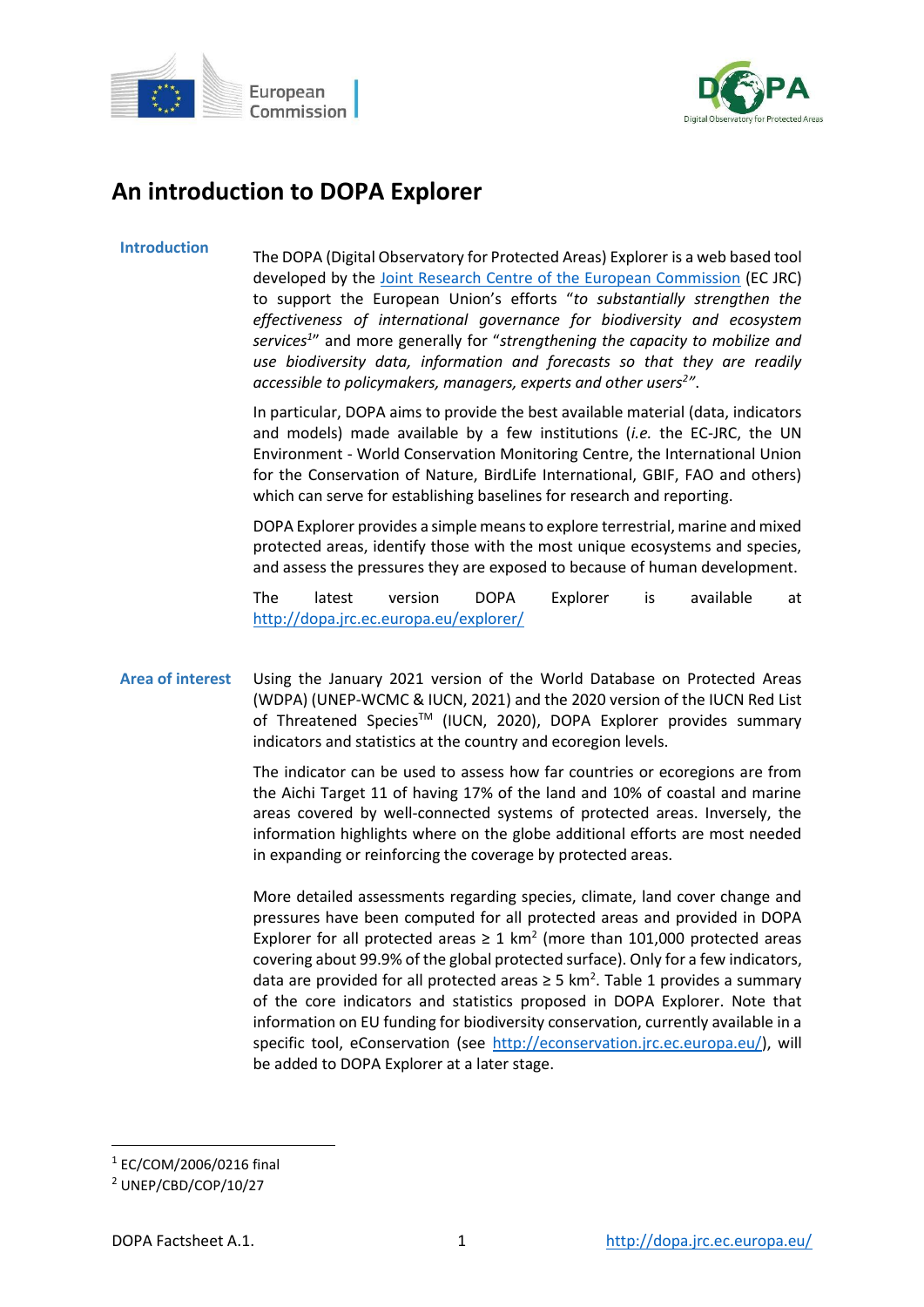| <b>Key Indicators</b>                   | <b>Country</b>           | <b>Ecoregions</b> | <b>Site level</b>      |
|-----------------------------------------|--------------------------|-------------------|------------------------|
| Coverage by protected areas             | v                        | v                 | <b>NA</b>              |
| <b>Representation Achievement Score</b> | $\sqrt{ }$               |                   |                        |
| Connectivity of protected areas         | $\sqrt{ }$               | V                 | <b>NA</b>              |
| Protection of Key Biodiversity Areas    | $\sqrt{ }$               | $\sqrt{ }$        | <b>NA</b>              |
| Land cover & changes                    | $\sqrt{ }$               | $\sqrt{ }$        | V                      |
| Forest cover & changes                  | $\sqrt{ }$               | $\sqrt{ }$        | V                      |
| Surface water & changes                 | V                        | V                 | ν                      |
| <b>Terrestrial Habitat Diversity</b>    |                          |                   | Over 5 km <sup>2</sup> |
| Marine Habitat Diversity                |                          |                   | Over 5 km <sup>2</sup> |
| Threatened species counts               | $\sqrt{ }$               | V                 | V                      |
| Threatened species lists                |                          |                   | $\sqrt{ }$             |
| Agricultural pressure                   | $\sqrt{ }$               |                   | $\sqrt{ }$             |
| Population pressure                     | $\sqrt{ }$               |                   | $\sqrt{ }$             |
| Built-up areas pressure                 |                          |                   | $\sqrt{ }$             |
| Road pressure                           | $\overline{\phantom{0}}$ |                   | Over 5 km <sup>2</sup> |
| Monthly climate                         | <b>NA</b>                | <b>NA</b>         | Over 5 km <sup>2</sup> |
| Soil organic C                          | $\sqrt{ }$               | $\sqrt{ }$        | $\sqrt{ }$             |
| Above ground C                          | $\sqrt{ }$               | $\sqrt{ }$        | $\sqrt{ }$             |
| Below ground C                          | $\sqrt{ }$               | $\sqrt{ }$        | V                      |
| Land degradation                        | $\sqrt{ }$               | $\sqrt{ }$        | $\sqrt{ }$             |
| Land fragmentation                      | V                        | V                 | ν                      |
| Funding                                 | ν                        |                   | ν                      |

**Table 1.** Summary table of the core indicators and statistics proposed in DOPA Explorer. (NA = Not Applicable)

**Policy targets** Biodiversity loss has continued largely unabated despite increased efforts by the international community and several conservation successes (Butchart *et al.*, 2010; Hoffmann *et al.*, 2010). The 10th meeting of the UN Convention on Biological Diversity (CBD) thus adopted in 2010 an ambitious Strategic Plan for Biodiversity, including the 20 Aichi Biodiversity Targets, for the 2011 – 2020 period. Among the targets, Target 11 states "*By 2020, at least 17 per cent of terrestrial and inland water areas and 10 per cent of coastal and marine areas, especially areas of particular importance for biodiversity and ecosystem services, are conserved through effectively and equitably managed, ecologically representative and well-connected systems of protected areas and other effective area-based conservation measures, and integrated into the wider landscapes and seascapes.*" The EU has pledged to meet the international biodiversity targets agreed under the CBD by 2020.

> Because PAs play a key role in biodiversity conservation and the sustainable use of natural resources (Watson *et al.,* 2014; UNEP-WCMC & IUCN, 2016), these are at the heart of many conservation initiatives such as Natura 2000. This network of PAs is designed to ensure the long-term survival of Europe's most valuable and threatened species and habitats, listed under the Birds Directive and the Habitats Directive (Beresford *et al.*, 2016). Target 6 of the EU Biodiversity Strategy addresses the EU contribution to global conservation and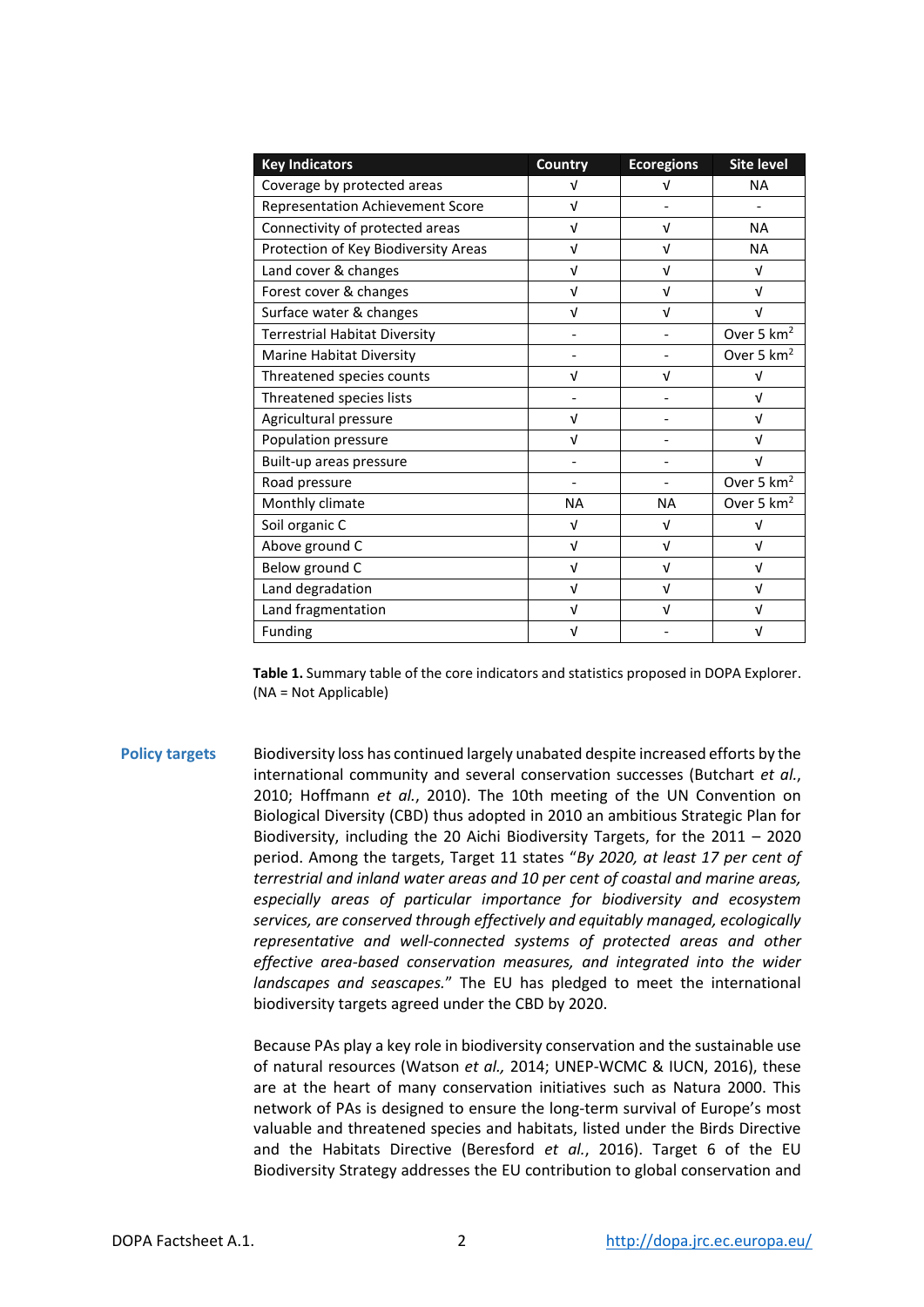requires that, by 2020, the EU steps up its contribution to avert global biodiversity loss by greening its economy and endeavoring to reduce its pressure on global biodiversity. The  $11<sup>th</sup>$  meeting of the CBD in Hyderabad, India (2012) further saw The Parties of the CBD agreeing on an overall substantial increase of total biodiversity-related funding for the implementation of the Strategic Plan. The objectives of the Hyderabad commitment included the setting of a preliminary target of doubling total biodiversity-related international financial resource flows to developing countries by 2015 and at least maintaining this level by 2020. This is a substantial effort for the EU considering that EuropeAid, the European Commission's Directorate for International Cooperation and Development, invested alone already around 1.3 billion in biodiversity-related projects between 2007 and 2013 to support developing countries to meet their targets (EuropeAid, 2016).

 In January 2016, a universal call to action to end poverty, protect the planet and ensure that all people enjoy peace and prosperity by 2030 was adopted by the United Nations and is articulated around 17 SDGs (Sustainable Development Goals) and 169 associated targets.

We hope the DOPA will contribute to the SDGs 13, 15, 16 and 17 and we will futher focus on Aichi Targets 5, 11, 12, 15 and 20 until 2030.





- [Aichi Biodiversity Target 5 on natural habitats](http://www.cbd.int/sp/targets/rationale/target-5/)
- [Aichi Biodiversity Target 11 on protected areas](http://www.cbd.int/sp/targets/rationale/target-11/)



[Aichi Biodiversity Target 12 on species](http://www.cbd.int/sp/targets/rationale/target-12/)





- [Aichi Biodiversity Target 15 on carbon stocks](https://www.cbd.int/sp/targets/rationale/target-15/)
- [Aichi Biodiversity Target 20 on financial resources](http://www.cbd.int/sp/targets/rationale/target-20/)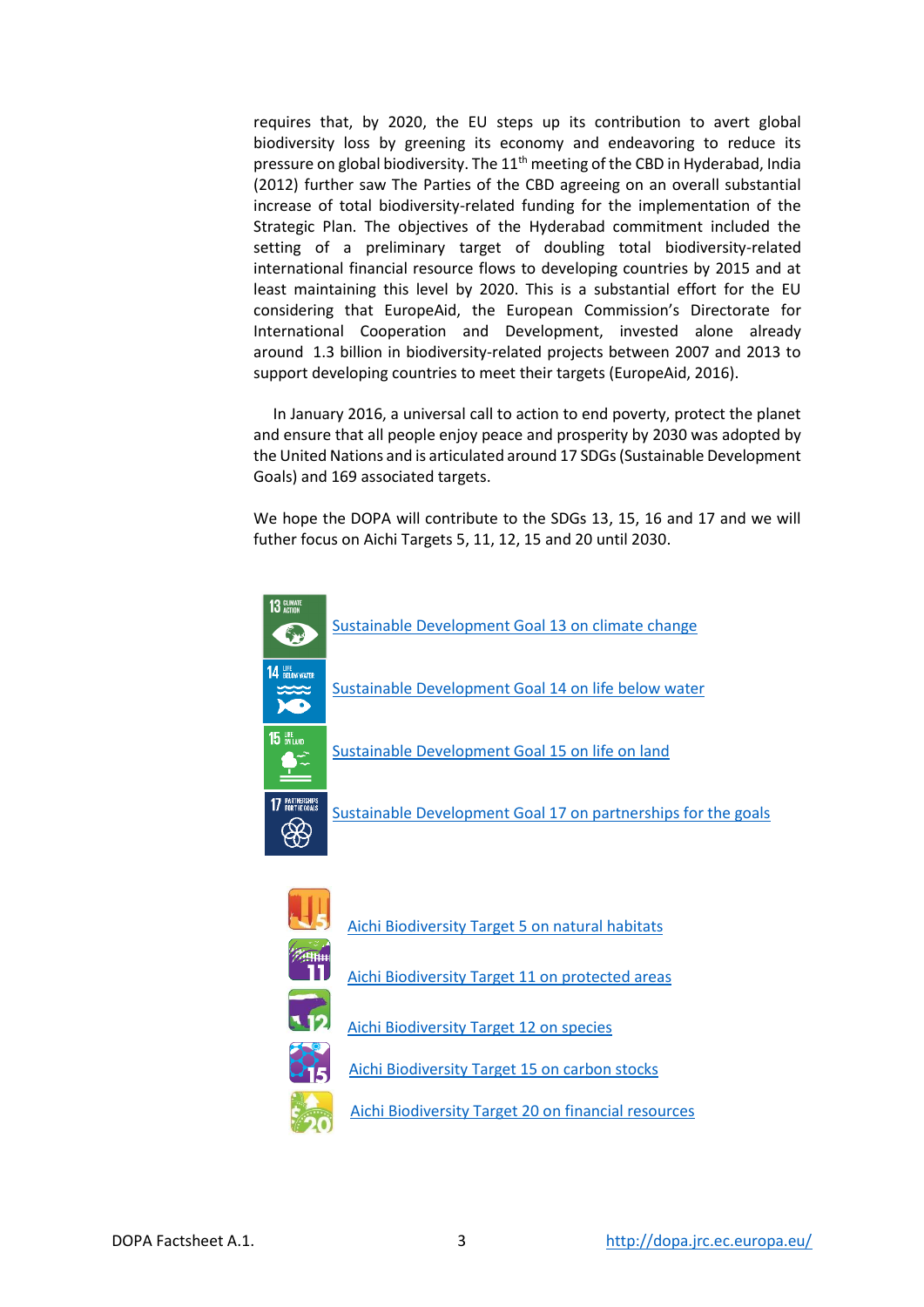**Key caveats** Although global datasets allow for the development of comparable indicators across countries and regions, these also often suffer from higher local uncertainties when compared to national or regional datasets. The current information presented in the various applications of the DOPA need therefore to be used with care when it comes to site-level assessments. In other words, applications such as the DOPA Explorer should be seen as a compass rather than a GPS to help decision makers navigate large amounts of biodiversity information that is otherwise difficult to access and manage. Earth observations, on the other hand, become increasingly freely available and portray the world every day with an increasing resolution and frequency. This wealth of additional information that is essential to biodiversity conservation also stresses the need to capture information about PAs directly on the ground, if only to validate the global products. Information that cannot be captured through remote-sensing techniques such as the presence of key species, threats, conservation projects, infrastructure, many land cover types, etc. are critical to assess protected areas and their effectiveness and need to be captured regularly as well.

> Country boundaries include disputed territories which may contain protected areas. In such cases, protected areas are assigned to all the countries claiming this territory. Note that the designations employed and the materials and maps produced in DOPA do not imply the expression of any opinion whatsoever on the part of the European Commission concerning the legal status of any country, territory, city or area or of its authorities, or concerning the delimitation of its frontiers or boundaries.

> Protected areas with a reported area and a point but no boundaries are artificially generated using buffers. This approach can underestimate or overestimate the level of protection of an ecoregion as well inaccurate estimates of the elements that are marine or terrestrial when buffered points cover coastal areas. See Visconti *et al.* (2013) for further discussions.

**System status** DOPA Explorer has been released in April 2021. Its underlying infrastructure has been documented in Dubois *et al.* (2016). For further technical details regarding the data processing we refer to Bastin *et al.* (2017).

### **Available data and resources**

- **Data available** The data proposed in DOPA are made available in the DOPA Explorer which is available at<http://dopa-explorer.jrc.ec.europa.eu/> but also directly via our web services. See <http://dopa-services.jrc.ec.europa.eu/services/>(registration is required, data distribution depending on the license agreements of the data providers). We also provide in a downloadable file, in a tabular format, most of the quantitative results proposed.
- **Data updates** We expect the core indicators of the DOPA to be updated regularly (2 times / year), targeting more frequent updates to align with the monthly releases of the World Database on Protected Areas by the UNEP-WCMC & IUCN. However, a number of indicators require extensive computational efforts and these will be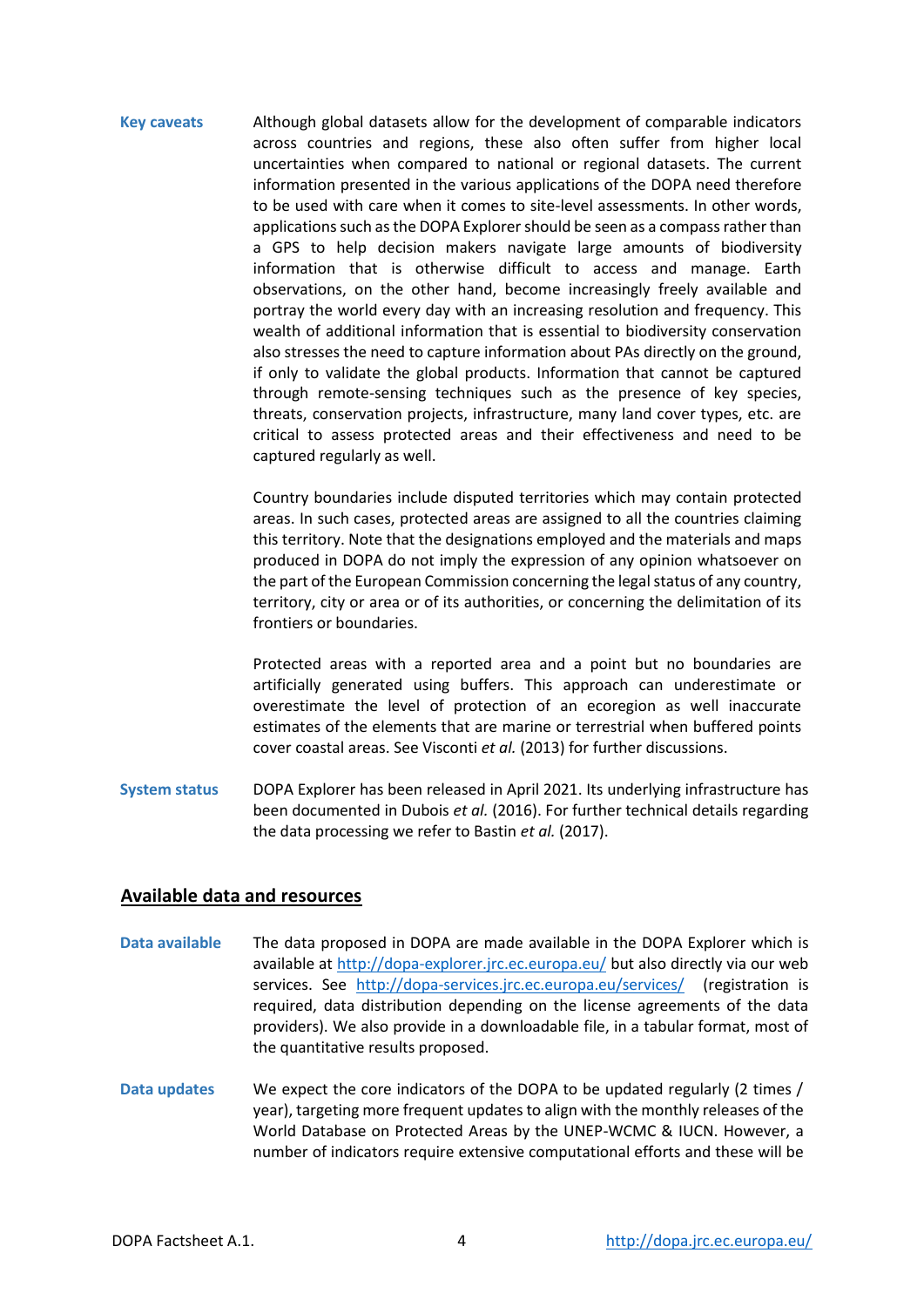updated only once a year for the time being. This is the case for the speciesrelated indicators.

**Codes** We started sharing and documenting our codes in the documentation section of the DOPA website a[t http://dopa.jrc.ec.europa.eu/.](http://dopa.jrc.ec.europa.eu/) This effort is still in progress.

#### **Methodology**

**Methodology** Assessing protected areas for biodiversity conservation at national, regional and international scales implies that methods and tools are in place to evaluate characteristics such as the protected areas' connectivity, their species assemblages (including the presence of threatened species), the uniqueness of their ecosystems, and the threats these areas are exposed to. Typical requirements for such analyses are data on protected areas, information on species distributions and threat status, and information on ecosystem distributions. By integrating all these global data consistently in metrics and indicators, the DOPA provides the means to allow end-users to evaluate protected areas individually but also to compare protected areas at the country and ecoregion level to, for example, identify potential priorities for further conservation research, action and funding.

> We refer to Dubois *et al.*, 2016 and Bastin *et al.*, 2017 for detailed discussions on the methods used. Note that our key indicators are further documented in specific factsheets which can be downloaded in English, French and Spanish in the Documentation section of our homepage, at <http://dopa.jrc.ec.europa.eu/en/documentation>

**References** Bastin, L., *et al.* (2017). Processing conservation indicators with Open Source tools: Lessons learned from the Digital Observatory for Protected Areas. In: *Free and Open Source Software for Geospatial (FOSS4G)* Conference Proceedings: Vol 17, Article 14. August 14-19, 2017, Boston, MA, USA. <http://scholarworks.umass.edu/foss4g/vol17/iss1/14>

> Beresford, A.E, *et al.* (2016). The contributions of the EU nature directives to the CBD and other multilateral environmental agreements. *Conservation Letters*, 9, 6 : 479-488[. https://dx.doi.org/10.1111/conl.12259](https://dx.doi.org/10.1111/conl.12259)

> Butchart, S.H.M., *et al.* (2010). Global biodiversity: Indicators of recent declines. *Science*, 328: 1164–1168[. https://doi.org/10.1126/science.1187512](https://doi.org/10.1126/science.1187512)

> Dubois, G., *et al.* (2016). Integrating multiple spatial datasets to assess protected areas: Lessons learnt from the Digital Observatory for Protected Area (DOPA). *International Journal of Geo-Information*, 5(12), 242. <http://dx.doi.org/10.3390/ijgi5120242>

> EuropeAid (2017). Biodiversity and ecosystem services. Available online: [https://ec.europa.eu/europeaid/sectors/environment/biodiversity-and](https://ec.europa.eu/europeaid/sectors/environment/biodiversity-and-ecosystem-services_en)[ecosystem-services\\_en](https://ec.europa.eu/europeaid/sectors/environment/biodiversity-and-ecosystem-services_en) (accessed on 18 December 2017).

> Hoffmann, M., *et al.* (2010). The impact of conservation on the status of the world's vertebrates. *Science*, 330: 1503–1509. <https://doi.org/10.1126/science.1194442>